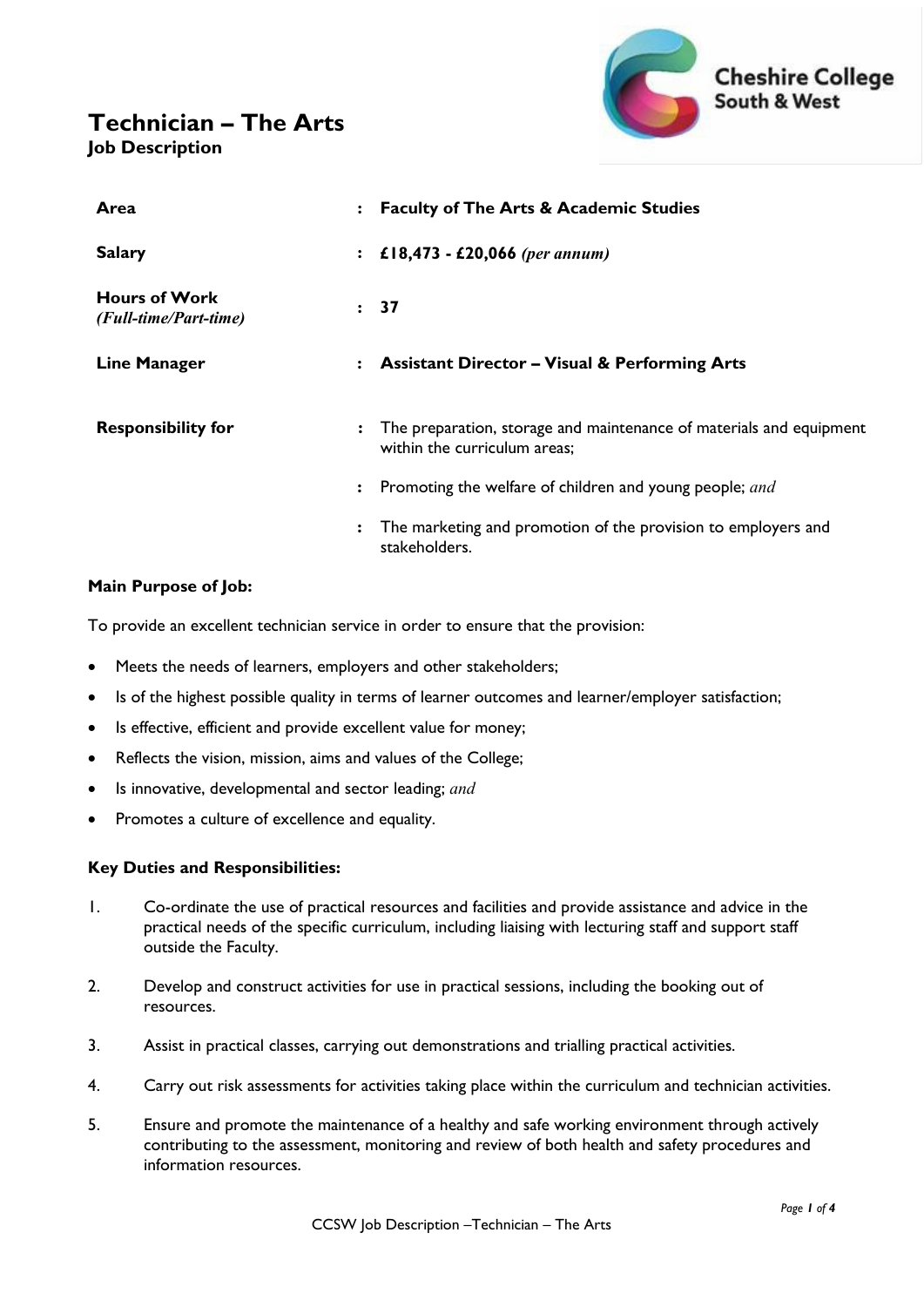- 6. Provide technical advice and support on health and safety issues to lecturing and technical staff.
- 7. Contribute to the design, development and maintenance of specialist resources and/or long-term projects and offer technical guidance, assistance and support to learners and lecturers on the practical aspects of the curriculum.
- 8. Ensure the availability of suitable materials and equipment through stock control and checking, using the correct ordering procedures, cost monitoring and seeking appropriate authorisation.
- 9. Ensure that both routine and non-routine checking, cleaning, maintenance, calibration, testing and repairing of equipment are carried out to the required standard.
- 10. Keep theatre, preparation and work areas and stores safe, clean and tidy on a day-to-day basis.
- 11. Organise, store and check the condition of all equipment.
- 12. Carry out health and safety checks and tests as required with particular emphasis on COSHH regulations and PAT testing, including the preparation and safe disposal of chemicals.
- 13. Assist learners and lecturing staff as required across the College.
- 14. Keep up to date with current procedures and practices through continuing professional development.
- 15. Support at open evenings and evening performances and other events as they arise.
- 16. Facilitate the streaming of live performances including management of streaming equipment.
- 17. Ensure that electronic data is managed and stored appropriately, including regular back ups.

#### **Generic Duties and Responsibilities:**

- 18. Promote a culture of innovation, excellence and equality.
- 19. Reflect the vision, mission and values of the College.
- 20. Manage all delegated resources and budgets flexibly and efficiently in accordance with allocation.
- 21. Contribute to the development of and ensure compliance with all College policies, procedures and agreements.
- 22. To actively contribute to the risk management of the College.
- 23. To positively promote and implement the College's strategies on equality, diversity, safeguarding.
- 24. Undertake appropriate staff development activities that support personal development and the changing needs of the College and its environment.
- 25. Be aware of, and responsive to, the changing nature of the College and adopt a flexible and proactive approach to work.
- 26. Undertake such other duties as may reasonably be required commensurate with this grade, at the initial agreed place of work or at other locations in the College catchment area.

## *This Job Description is current as the date shown. In consultation with the post-holder, it is liable to variation to reflect changes in the job.*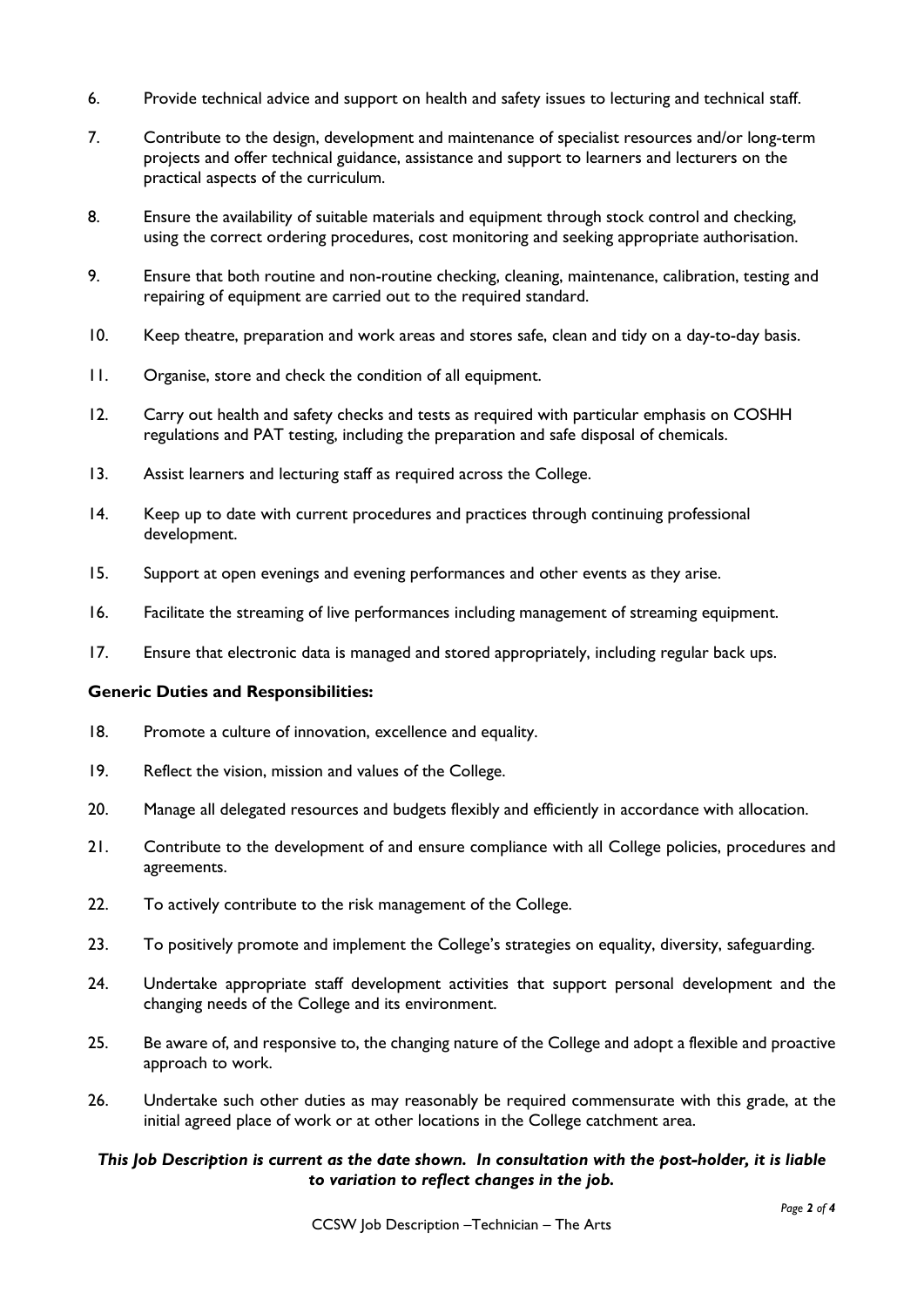

Interview

Psychometric Psychometric<br>Testing

**Qualification** 

Qualification

References

References

# **Technician – The Arts Person Specification Assessment Method** Application Form Application Form \*Test \*Test = Skills Test/Knowledge Test/Micro Teach/Presentation **Education and Qualifications Essential** • GCSE Grade C  $(4/5)$  or above in Maths & English  $\checkmark$ • NVQ 3/BTEC National Diploma in relevant discipline *(or equivalent)*<br>• Valid First Aid certificate *(or willing to work towards)* • Valid First Aid certificate *(or willing to work towards)* **Desirable** • Current IOSH qualification *(or equivalent)* or willingness to work towards  $\checkmark$ • Level 4 or equivalent qualification in a relevant subject • Evidence of on-going professional development  $\vert \checkmark \vert \vert \bar \checkmark$ • Qualified PAT tester *(or willing to work towards)* **Skills and Experience Essential**

|           | Ability to demonstrate practical skills to organise and facilitate an excellent<br>learning session                                                                                          |              |              |   |  |   |
|-----------|----------------------------------------------------------------------------------------------------------------------------------------------------------------------------------------------|--------------|--------------|---|--|---|
| ٠         | Design, deliver and oversee workshops for technical theatre students.                                                                                                                        | $\checkmark$ | ✔            | ✔ |  | ✔ |
| ٠         | Facilitate the streaming of live performances including management of streaming<br>equipment (or willing to work towards)                                                                    |              |              |   |  |   |
| $\bullet$ | Experience of working within a similar educational environment                                                                                                                               |              | ✓            | ✓ |  |   |
|           | Excellent working knowledge of organising and maintaining Production Arts<br>equipment (e.g. lights, cable management, etc)                                                                  |              |              | ✓ |  |   |
| $\bullet$ | Excellent working knowledge of health & safety regulations in performing arts<br>and events                                                                                                  | ✓            | ✔            | ✓ |  |   |
| ٠         | Commitment to the provision of a quality service and the implementation of<br>quality improvements                                                                                           | ✓            | $\checkmark$ |   |  |   |
| $\bullet$ | Demonstrate an understanding of equality, diversity and inclusion in work and<br>the learning environment                                                                                    | $\checkmark$ | $\checkmark$ | ✓ |  |   |
|           | Excellent problem-solving skills                                                                                                                                                             | $\checkmark$ | ✔            | ✔ |  |   |
|           | Appropriate level of digital literacy                                                                                                                                                        | ✓            |              |   |  |   |
|           | Desirable                                                                                                                                                                                    |              |              |   |  |   |
|           | Valid driving licence                                                                                                                                                                        | ✔            |              |   |  |   |
|           | Working knowledge of Wysiwyg                                                                                                                                                                 | ✔            |              |   |  |   |
|           | <b>Personal Attributes</b>                                                                                                                                                                   |              |              |   |  |   |
|           | <b>Essential</b>                                                                                                                                                                             |              |              |   |  |   |
|           | Excellent inter-personal skills with ability to develop positive working<br>relationships at all levels <i>(internally and externally to College)</i> and to translate<br>ideas into actions | ✓            |              | ✓ |  |   |
|           | Emotional intelligence, self-awareness and confidence                                                                                                                                        |              | ✔            | ✓ |  |   |
|           | Accuracy and attention to detail                                                                                                                                                             | ✓            |              |   |  |   |